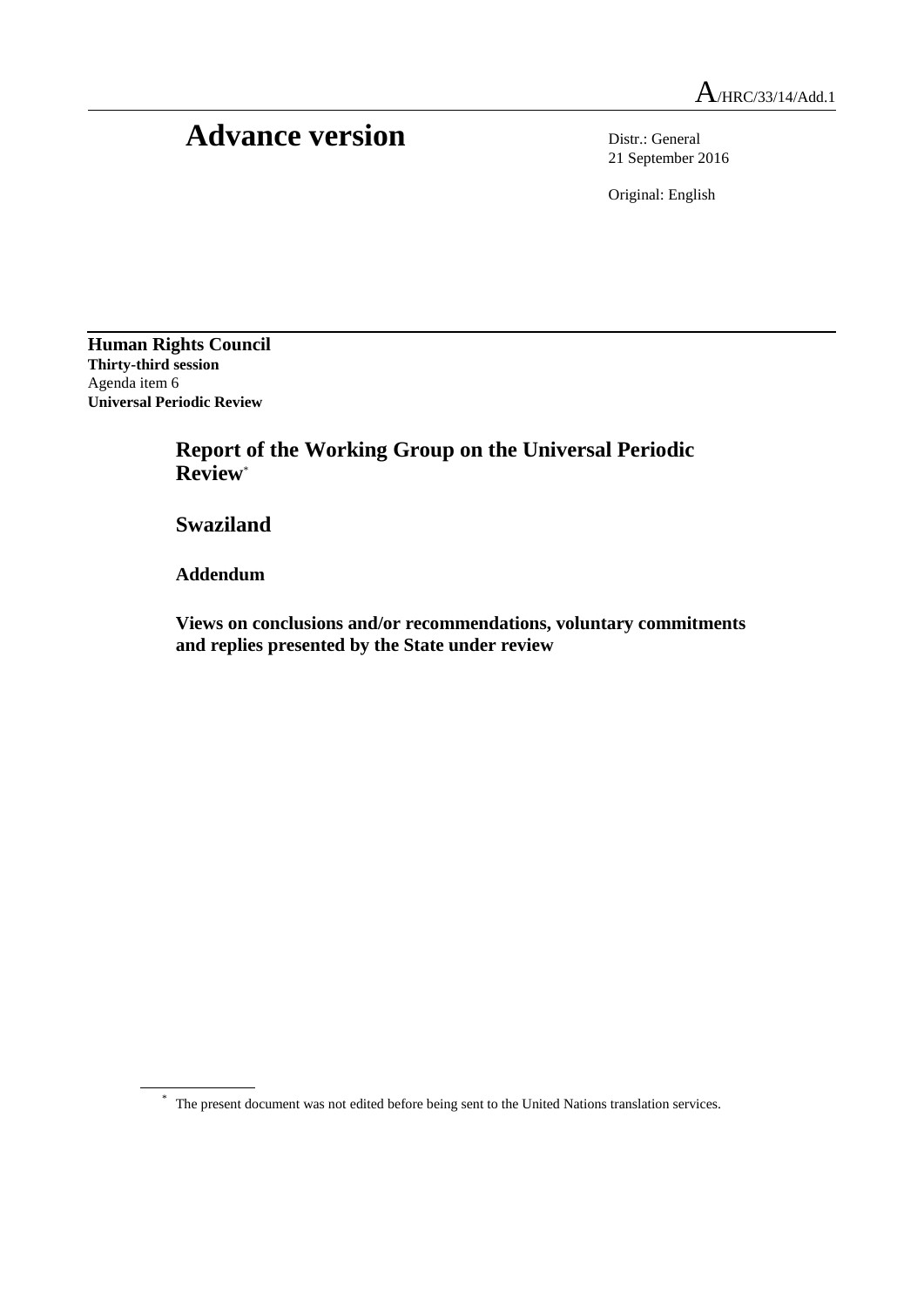# **Responses of Swaziland to the recommendations contained in paragraph 109 of the report of the working group on the Universal Periodic Review (A/HRC/33/14)**

1. The Kingdom of Swaziland welcomes the recommendations made during its second Universal Periodic Review on 10 May 2016.

2. The Kingdom of Swaziland is pleased to report that, out of 181 recommendations, 131 enjoy the support of the State and 50 do not as yet enjoy the State's support.

# **I. Sign, ratify or accede to international treaties**

## **A. Second Optional Protocol to the International Covenant on Civil and Political Rights<sup>1</sup>**

3. Swaziland is not yet ready to accept this recommendation. Although this recommendation does not enjoy Swaziland's support, Swaziland does not carry out capital punishment and will not do so in the foreseeable future.

## **B. Optional Protocol to the Convention on the Elimination of All Forms of Discrimination Against Women<sup>2</sup>**

4. This recommendation enjoys the support of the State.

## **C. Optional Protocol to the Convention Against Torture and Other Cruel, Inhuman or Degrading Treatment<sup>3</sup>**

5. This recommendation is accepted. Swaziland will accede to the Optional Protocol to the Convention Against Torture and Other Cruel, Inhuman or Degrading Treatment, in accordance with its domestic processes, prior to Swaziland's third UPR.

## **D. Optional Protocol to the Convention on the Rights of the Child<sup>4</sup>**

6. Swaziland accepts this recommendation. The State acceded to this protocol on 24 September 2012. To this end, the country has enacted the Children Protection and Welfare Act, 2012.

## **E. International Convention on the Protection of the Rights of All Migrant Workers and members of their Families<sup>5</sup>**

7. This recommendation does not enjoy the support of Swaziland. The Constitution of Swaziland adequately protects the rights of migrant workers and members of their families.

# **F. International Convention for the Protection of All Persons from Enforced Disappearance<sup>6</sup>**

8. This recommendation is noted.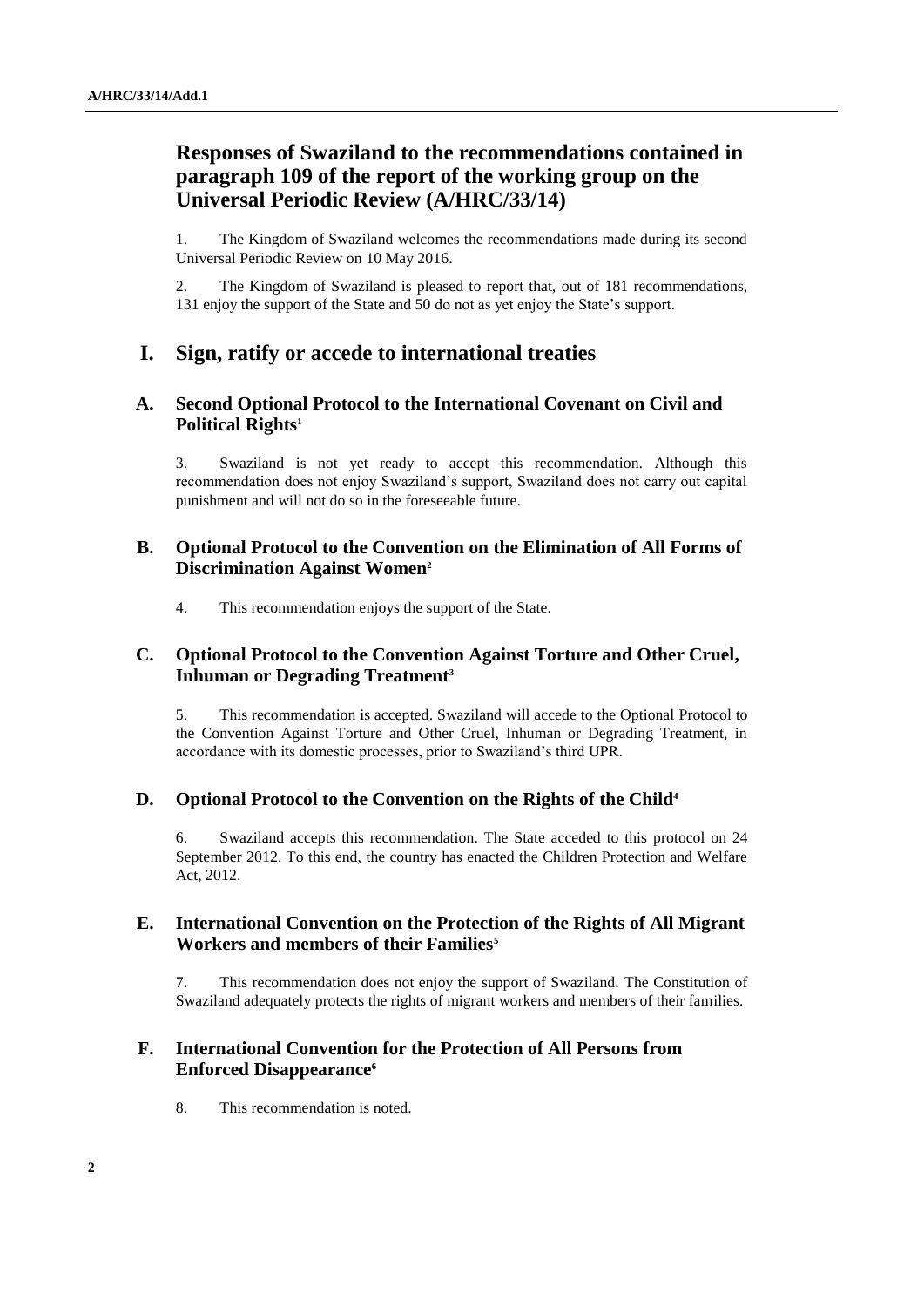## **G. Convention on the Prevention and Punishment of the Crime of Genocide<sup>7</sup>**

9. Swaziland accepts this recommendation.

#### **H. Indigenous and Tribal Peoples Convention 169 of the ILO<sup>8</sup>**

10. This recommendation is noted. Swazis are indigenous to Swaziland and the country is homogenous.

# **II. Formal abolition/moratorium on the death penalty<sup>9</sup>**

11. Swaziland has noted this recommendation. However, a factual moratorium on the application of the death penalty will remain in place.

# **III. Discrimination**

#### **A. Allow women to transmit their nationality to their children<sup>10</sup>**

12. Swaziland has noted this recommendation and appreciates the spirit it was made. Enabling Swazi women to transmit their nationality to their children with foreign men will require amendments to the Constitution. Swaziland will consider amending the Constitution.

## **B. Cultural practices that discriminate against children with disabilities, women, and all persons living with HIV/AIDS<sup>11</sup>**

13. Swaziland accepts this recommendation.

#### **C. Align national laws with CEDAW<sup>12</sup>**

14. Swaziland accepts this recommendation.

#### **D. People living with albinism<sup>13</sup>**

15. Swaziland accepts these recommendations. A national registry of persons with albinism will be created to help prevent the killings of people with this condition.

## **IV. Criminalization of torture<sup>14</sup>**

16. This recommendation is noted. The criminal law of Swaziland is broad enough to prosecute and punish perpetrators of torture without creating a new statutory offence. Furthermore perpetrators may be held liable for damages under our civil law.

17. The law enforcement objectives contained in Section 57 of our Constitution specifically prohibits law enforcement officers from committing torture and other forms of cruel, inhuman or degrading treatment or punishment. What is more, this prohibition has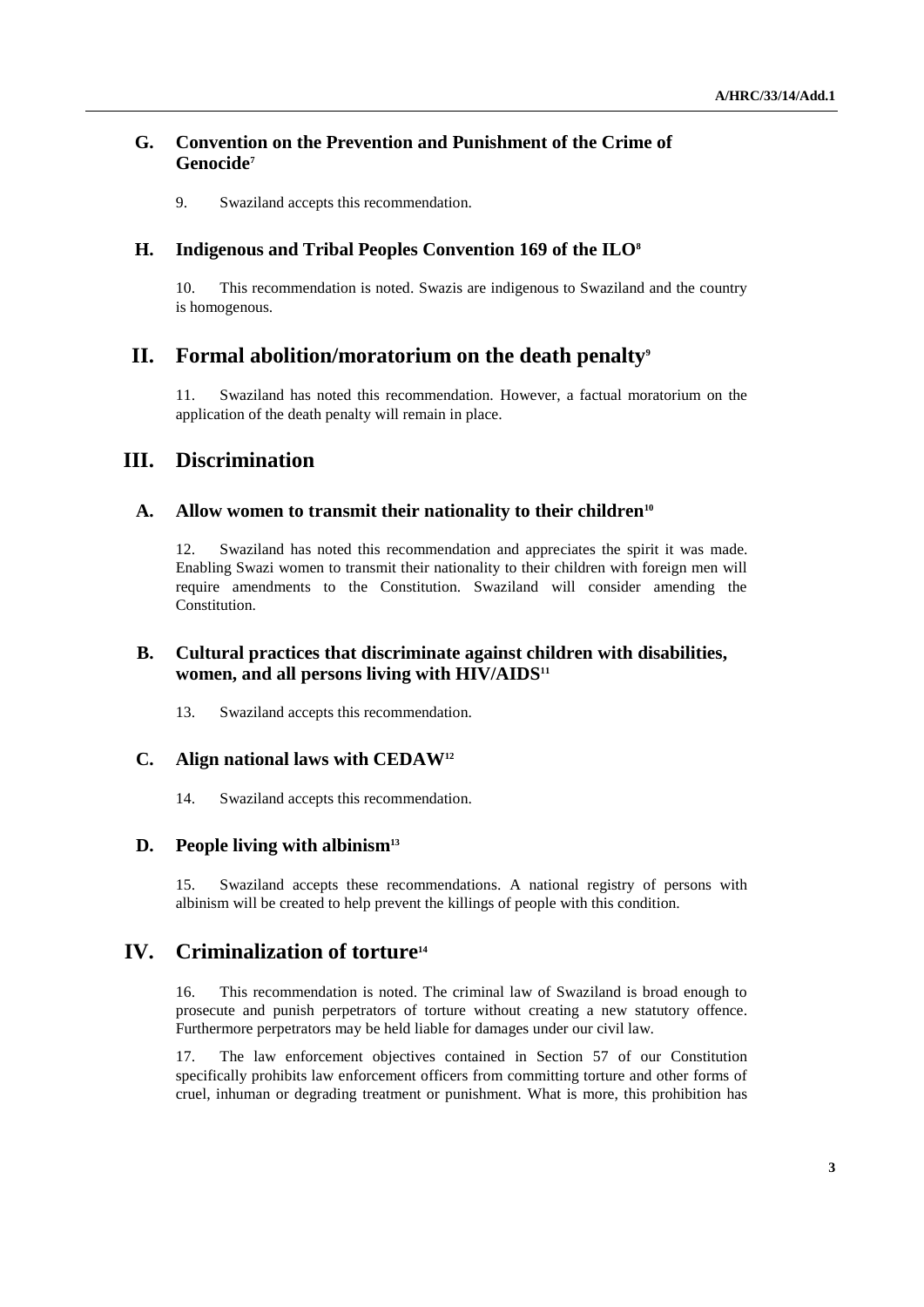been incorporated into section 10 of the Police Bill. This Bill is presently going through the legislative process.

## **V. Prison conditions<sup>15</sup>**

18. Swaziland accepts these recommendations. Currently the State is rehabilitating dilapidated correctional facilities and constructing new ones. All Correctional facilities have clinics manned by Matrons and Nutritionists who look into the menu of offenders. All offenders are provided with three meals a day.

19. All Correctional centres are administered in accordance with UN Standard Minimum Rules for the Treatment of Prisoners.

# **VI. Sexual Offences and Domestic Violence Bill<sup>16</sup>**

20. This recommendation is accepted. Swaziland will adopt without further delay the Sexual Offences and Domestic Violence Bill and take measures to abolish practises that are harmful to women and girls.

# **VII. Early marriages<sup>17</sup>**

21. Swaziland accepts this recommendation. The Marriage Act is currently being amended. The Draft Bill provides for 21 years being the marriageable age for both boys and girls.

## **VIII. Prohibition of corporal punishment<sup>18</sup>**

22. The recommendation is accepted in part. The Education Sector Policy already prohibits corporal punishment in schools, hence the Ministry of Education has introduced positive discipline in schools.

23. Legislation still provides for corporal punishment of offenders. However, in practice the courts do not impose corporal punishment as a sentence for offenders and hence offenders are not subjected to corporal punishment. In as far as children in conflict with the law are concerned, the Child Protection and Welfare Act, 2012 has abolished whipping as a competent sentence.

24. Swaziland is not yet ready to accept prohibiting corporal punishment of children in the home.

# **IX. Forced labour<sup>19</sup>**

25. Swaziland accepts this recommendation. Section 17 (2) of the Constitution of Swaziland provides that "A person shall not be required to perform forced labour". This provision is being implemented and observed.

# **X. Composition of the Judicial Service commission<sup>20</sup>**

26. This recommendation is noted.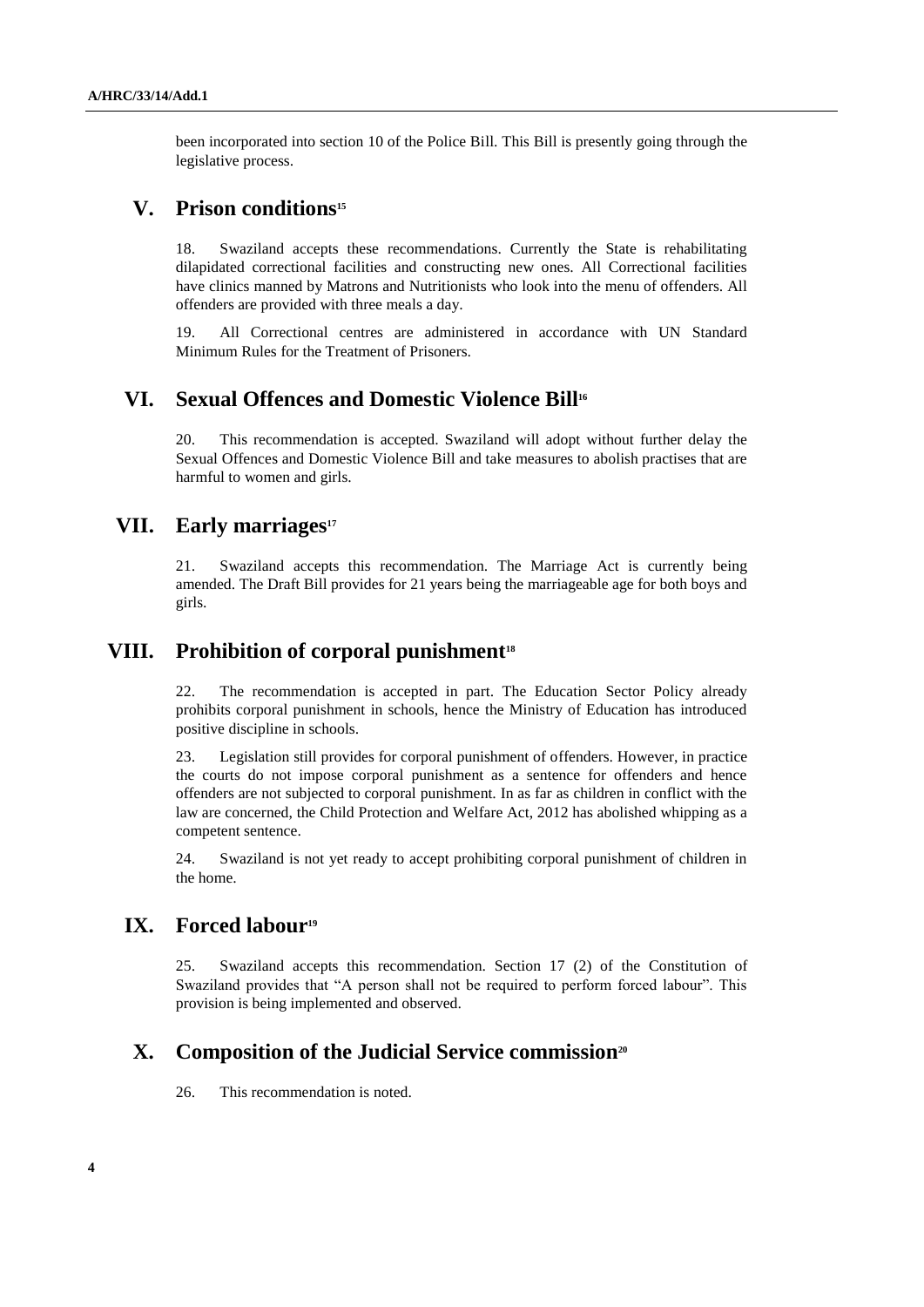## **XI. Freedom of expression, association and assembly<sup>21</sup>**

27. Swaziland accepts these recommendations. The Constitution of Swaziland guarantees the rights to freedom of expression, association and assembly. Since Swaziland's review in May 2016, the Public Order Bill has been tabled before the House of Assembly and it went through a process of public consultation.

28. The objects of the Bill are to:

(a) promote and protect order, public health, public safetyand public morals;

(b) give effect to fundamental rights of freedom of peaceful and freedom of expression embodied in the Constitution of the Kingdom of Swaziland;

(c) provide for notification and consultation in respect of public gatherings;

(d) provide for the regulation and prohibition of public gatherings and public events;

- (e) delimit and regulate the powers of the police during public gatherings; and
- (f) define and proscribe certain public order offences.

29. The House of Assembly has passed the Bill and it is now before the Senate which is also expected to pass the Bill.

# **XII Freedom of information law<sup>22</sup>**

30. This recommendation is accepted. A draft access to Information Bill is in place. The Bill seeks to encourage a culture of openness, transparency and accountability in public bodies by providing for access to information held by these public bodies thus enabling every citizen to fully exercise their constitutional right to freedom of expression.

# **XIII. Amend suppression of terrorism act<sup>23</sup>**

31. Swaziland accepts this recommendation. The House of Assembly has passed the Suppression of Terrorism (Amendment) Bill. The Bill amends the definition of 'terrorist act'. In the Bill 'terrorist act' is confined to the use of force or threat of force to achieve political objectives. The Bill is now before the second chamber of Parliament, the Senate.

# **XIV. Registration of political parties<sup>24</sup>**

32. Swaziland has noted this recommendation. The State is not yet ready to allow political parties to register and contest political power. The majority of Swazis do not want political parties to contest elections. However, individual members of political parties are able to contest elections in their personal capacities.

#### *Notes*

- <sup>3</sup> Recommendations 109.13, 109.14 and 109.15.
- <sup>4</sup> Recommendation 109.11.
- <sup>5</sup> Recommendations109.16, 109.17, 109.18, 109.19 and 109.20.

<sup>&</sup>lt;sup>1</sup> Recommendations 109.1, 109.2, 109.3, 109.4, 109.5, 109.6, 109.7 and 109.8.<br><sup>2</sup> Recommendations 100.0, 100.10, 100.11, and 100.12

<sup>&</sup>lt;sup>2</sup> Recommendations 109.9, 109.10, 109.11, and 109.12.<br><sup>3</sup> December 100.12, 100.14 and 100.15